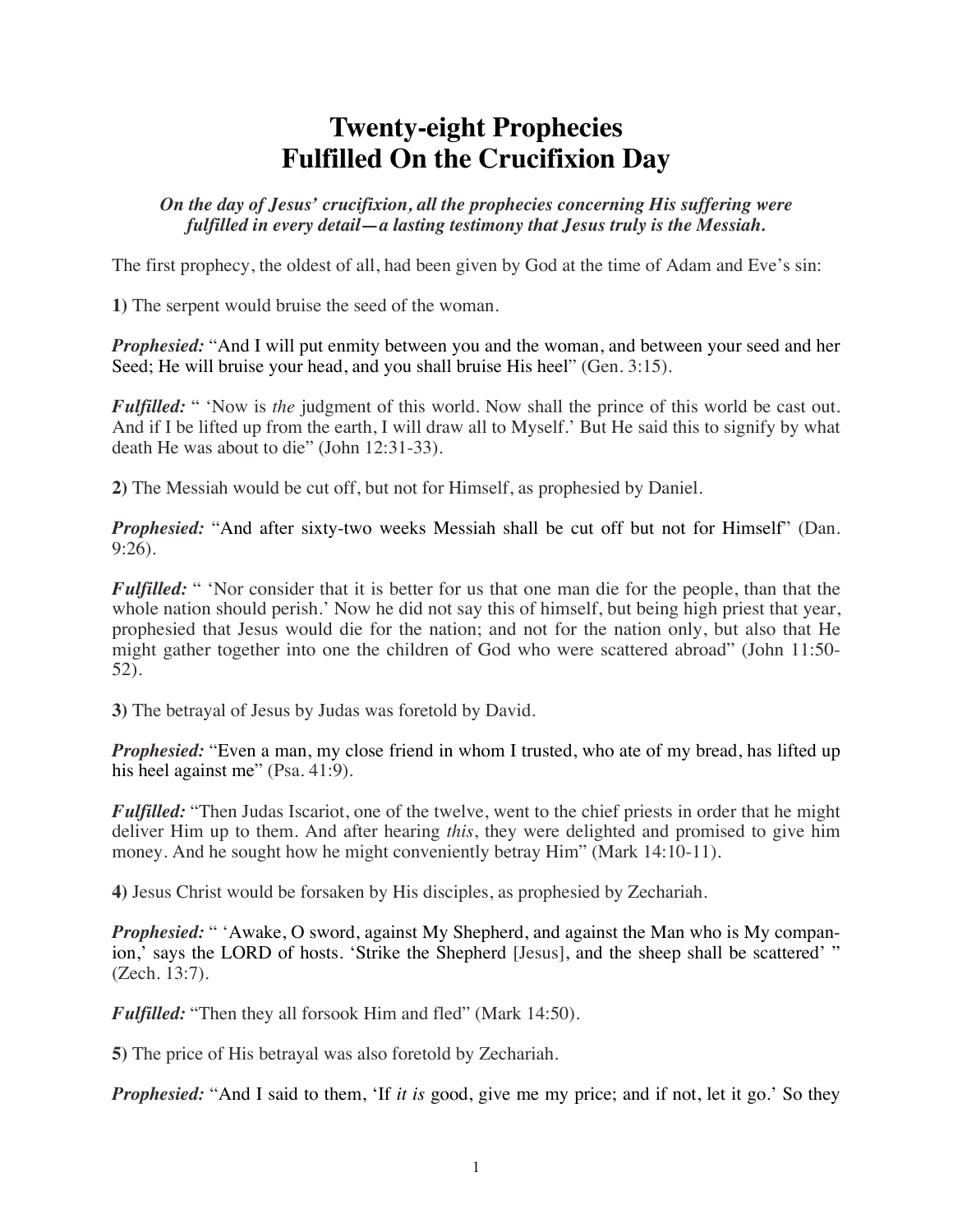weighed my price—thirty *pieces* of silver" (Zech. 11:12).

*Fulfilled:* "*And* said, 'What are you willing to give me, and I will deliver Him up to you?' And they offered him thirty pieces of silver" (Matt. 26:15).

**6)** Zechariah also foretold what would be done with the betrayal money.

*Prophesied:* "And the LORD said to me, 'Throw it to the potter'—the princely price at which I was valued by them. And I took the thirty *pieces* of silver and threw them to the potter in the house of the LORD" (Zech. 11:13).

*Fulfilled:* "Now when Judas, who had betrayed Him, saw that He was condemned, he changed his mind *and* returned the thirty pieces of silver to the chief priests and the elders, saying, 'I have sinned and have betrayed innocent blood.' But they said, 'What *is that* to us? You see *to it* yourself.' And after throwing down the pieces of silver in the temple, he went out and hanged himself. But the chief priests took the pieces of silver *and* said, 'It is not lawful to put them into the treasury, since it is *the* price of blood.' And after taking counsel, they bought a potter's field with the *pieces of silver*, for a burial ground for strangers" (Matt. 27:3-7).

**7)** Isaiah prophesied that Jesus Christ would be sacrificed as the Passover Lamb of God.

*Prophesied:* "He is brought as a lamb to the slaughter..." (Isa. 53:7).

*Fulfilled:* "For Christ our Passover was sacrificed for us" (I Cor. 5:7). "Knowing that you were not redeemed by corruptible things … but by *the* precious blood of Christ, as of a lamb without blemish and without spot; Who truly was foreknown before *the* foundation of *the* world, but was manifested in *these* last times for your sakes" (I Pet. 1:18-20).

**8)** Isaiah also prophesied the scourging and mocking that He would suffer.

*Prophesied:* "I gave My back to the smiters [scourgers], and My cheeks to them that plucked off the hair; I did not hide My face from shame and spitting" (Isa. 50:6).

*Fulfilled:* "Then he released Barabbas to them; but after scourging Jesus, he delivered *Him* up so that He might be crucified. Then the governor's soldiers, after taking Jesus with *them* into the Praetorium, gathered the entire band against Him; and they stripped Him *and* put a scarlet cloak around Him. And after platting a crown of thorns, they put *it* on His head; and a rod in His right hand; and bowing *on* their knees before Him, they mocked Him, and *kept on* saying, 'Hail, king of the Jews!' Then, after spitting on Him, they took the rod and struck *Him* on the head" (Matt. 27:26-30).

**9)** Both Isaiah and David prophesied that Jesus' body would be mutilated.

*Prophesied:* "Many were astonished at Him—for *His body was* so disfigured—even His form beyond that of the sons of men" (Isa. 52:14). "I can count all My bones; they look and gloat over Me" (Psa. 22:17).

*Fulfilled:* "But after scourging Jesus, he delivered *Him* up so that He might be crucified" (Matt. 27:26*).* "Then Pilate therefore took Jesus and scourged *Him*" (John 19:1).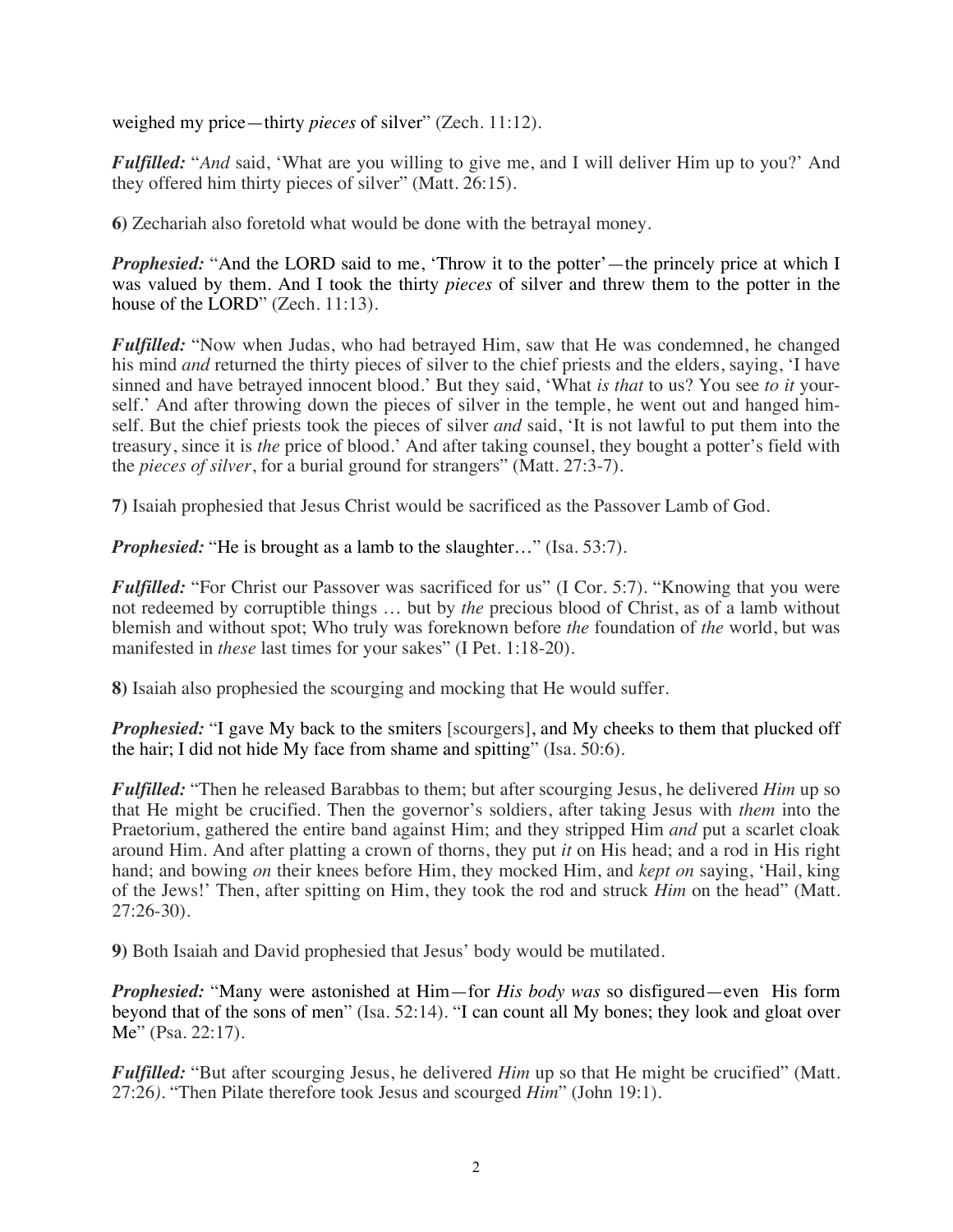**10)** David prophesied the shame and dishonor that Jesus would suffer, being condemned as a criminal.

*Prophesied:* "[The] reproaches of those who reproached You have fallen upon Me.... You have known my reproach, and my shame, and my dishonor; my enemies are all before You. Reproach has broken my heart, and I am full of heaviness; and I looked for sympathy, but there was none; and for comforters, but I found none" (Psa. 69:9, 19-20).

*Fulfilled:* "At that point Jesus said to the crowd, 'Have you come out to take Me with swords and clubs, as against a robber?' " (Matt. 26:55) "They answered *and* said, 'He is deserving of death!' " (Matt. 26:66)

**11)** David also foretold that false witnesses would testify against Christ.

*Prophesied:* "Cruel witnesses rose up; they asked me of things that I knew nothing about" (Psa. 35:11).

*Fulfilled:* "And the chief priests and the whole Sanhedrin were trying to find testimony against Jesus, to put Him to death; but they did not find *any*. For many bore false witness against Him, but their testimonies did not agree. And some rose up and bore false witness against Him, saying..." (Mark 14:55-57).

**12)** Isaiah prophesied that Jesus would not make an effort to defend Himself at the trial.

*Prophesied:* "He was oppressed, and He was afflicted; yet He opened not His mouth. He is brought as a lamb to the slaughter; and as a sheep before its shearers is dumb, so He opened not His mouth" (Isa. 53:7).

*Fulfilled:* "Then Pilate said to Him, 'Don't You hear how many things they testify against You?' And He did not answer even one word to him, so that the governor was greatly amazed" (Matt. 27:13-14).

**13)** Isaiah also foretold Jesus Christ's crucifixion as the sin offering for the world.

*Prophesied:* "Surely He has borne our infirmities, and carried our sorrows; yet we esteemed Him stricken, smitten of God, and afflicted. But He *was* wounded for our transgressions; *He was* crushed for our iniquities; the chastisement of our peace *was* upon Him; and with His stripes we ourselves are healed. All we like sheep have gone astray; we have turned each one to his own way; and the LORD has laid on Him the iniquity of us all…. Yet the LORD willed to crush Him and He has put Him to grief: You shall make His life an offering for sin. He shall see His seed; He shall prolong His days, and that the purpose of the LORD might prosper in His hand. He shall see of the travail of His soul. He shall be fully satisfied. By His knowledge shall My righteous Servant justify many; and He shall bear their iniquities" (Isa. 53:4-6, 10-11).

*Fulfilled:* "Therefore, he then delivered Him up to them so that He might be crucified. Now they took Jesus and led *Him* away; and He went out bearing His own cross to the place called 'A Skull,' which is called in Hebrew, 'Golgotha'; where they crucified Him, and with Him two others, one on this side and *one* on the other side, and Jesus in the middle. Now Pilate also wrote a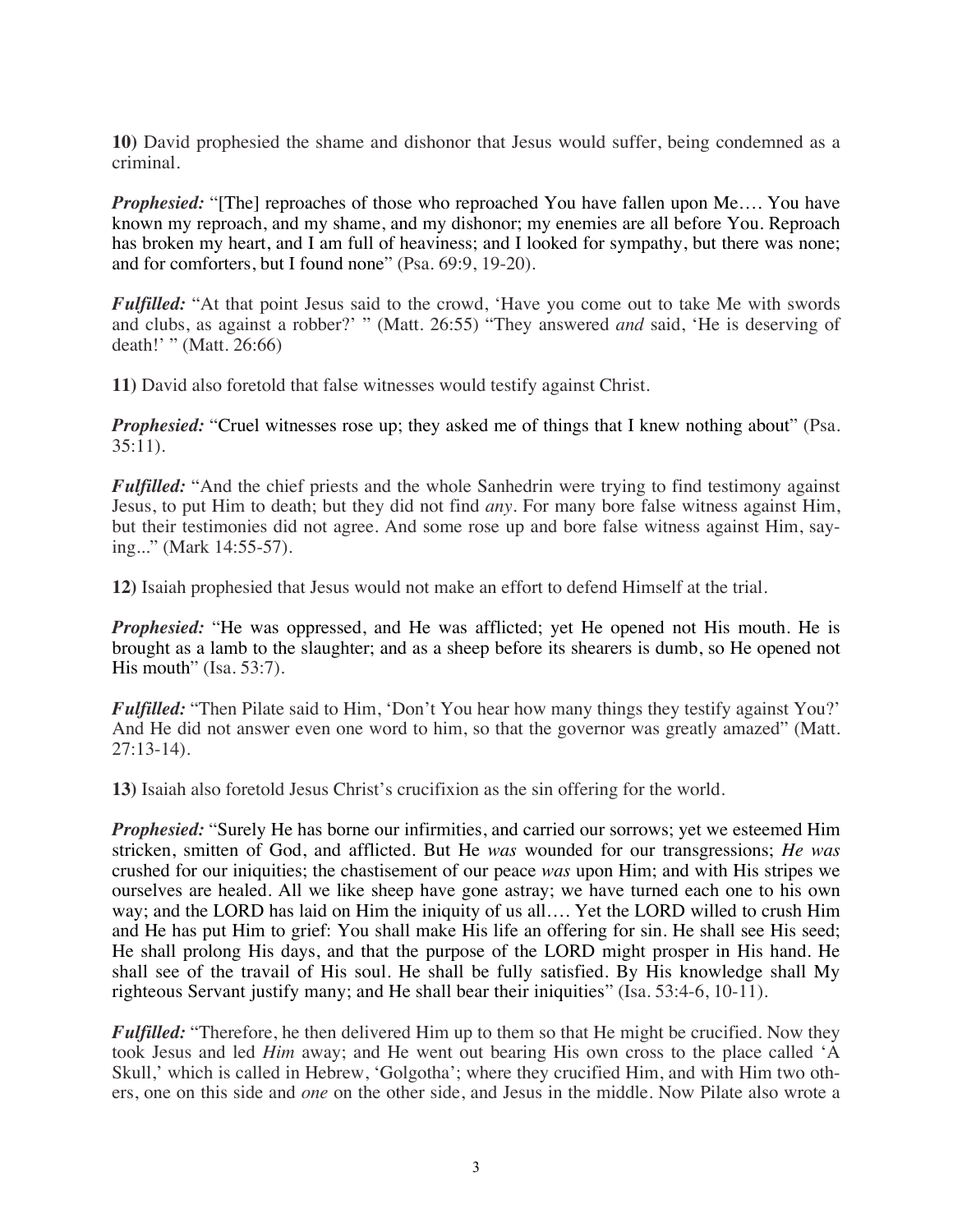title and put it on the cross. And it was written, 'Jesus the Nazarean, the King of the Jews' " (John 19:16-19).

**14)** As Isaiah had prophesied, He was numbered among lawbreakers.

*Prophesied:* "He was counted among the transgressors..." (Isa. 53:12).

*Fulfilled:* "And also two other malefactors were led away with Him to be put to death. And when they came to the place called 'Skull,' there they crucified Him and the malefactors, one on *the* right and one on *the* left" (Luke 23:32-33).

**15)** David prophesied that His hands and His feet would be pierced.

*Prophesied:* "Dogs have surrounded Me; a band of evildoers have encircled me; they have pierced My hands and My feet…" (Psa. 22:16).

*Fulfilled:* "And they crucified Him" (Mark 15:25). "Then the other disciples said to him, 'We have seen the Lord!' But he said to them, 'If I do not see the nail marks in His hands, and put my finger into the nail marks, and put my hand into His side, I will not believe at all!' Now after eight days, His disciples were within, and Thomas with them. After the doors were shut, Jesus came and stood in the midst, and said, 'Peace to you.' Then He said to Thomas, 'Bring forth your finger, and see My hands; and bring *forth* your hand, and put *it* into My side; and be not unbelieving, but believing' " (John 20:25-27).

**16)** The parting of His garments was also prophesied by David.

*Prophesied:* "They divide My garments among them and cast lots upon My vesture" (Psa. 22:18).

*Fulfilled:* "Then they said to one another, 'Let us not tear it, but let us cast lots for it *to determine* whose it shall be'; that the Scripture might be fulfilled, which says, 'They divided My garments among them, and they cast lots for My vesture.' Therefore the soldiers did these things" (John 19:24).

**17)** In another psalm, David prophesied that they would give Him vinegar to drink.

*Prophesied:* "They also gave Me gall for My food; and in My thirst they gave Me vinegar to drink" (Psa. 69:21).

*Fulfilled:* "They gave Him vinegar mingled with gall to drink; but after tasting *it*, He would not drink" (Matt. 27:34).

**18)** David also prophesied that many would be watching Jesus during the crucifixion.

*Prophesied:* "They look and gloat over Me" (Psa. 22:17).

*Fulfilled:* "And the guards sat down there to guard Him" (Matt. 27:36). "And all the people who were gathered together to this sight, after seeing the things that took place, beat their breasts *and*  returned" (Luke 23:48).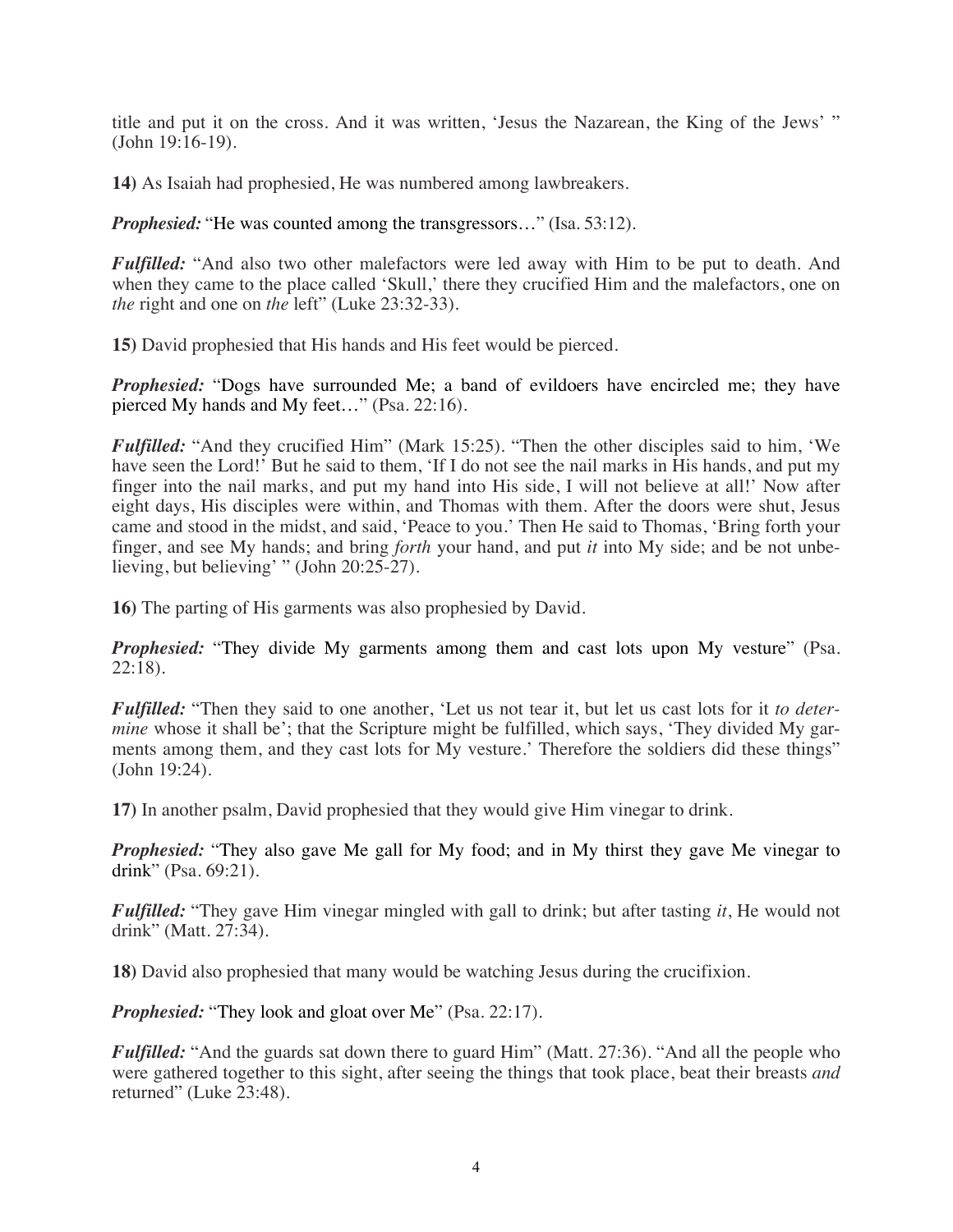**19)** Among those watching would be Jesus' family and friends, who would stand at a distance.

*Prophesied:* "My loved ones and my friends stand apart from my plague; and my neighbors stand far off" (Psa. 38:11).

*Fulfilled:* "Now all those who knew Him stood afar off observing these things, *the* women also who followed Him from Galilee" (Luke 23:49).

**20)** Some of His observers would shake their heads at Him.

*Prophesied:* "And I also became a reproach to them when they looked upon me; they shook their heads" (Psa. 109:25).

*Fulfilled:* "But those who were passing by railed at Him, shaking their heads and saying, "You who *would* destroy the temple and build *it* in three days, save Yourself! If You are the Son of God, come down from the cross!" (Matt. 27:39-40)

**21)** Even the words of His reproachers were prophesied by David.

*Prophesied:* "He trusted on the LORD; let Him deliver Him; let Him rescue Him, since He delights in Him!" (Psa. 22:8).

*Fulfilled:* " 'He trusted in God; let Him deliver Him now, if He will *have* Him; for He said, "I am the Son of God." ' And the two robbers who were also crucified with Him reproached Him with the same *words*" (Matt. 27:43-44).

**22)** Isaiah prophesied that Jesus would make intercession for sinners. This intercession began even during His crucifixion.

*Prophesied:* "He bore the sin of many, and made intercession for transgressors" (Isa. 53:12).

*Fulfilled:* "Then Jesus said, 'Father, forgive them, for they do not understand what they are doing.' And they divided His garments, and cast lots" (Luke 23:34).

**23)** David prophesied the thoughts of Jesus at the height of His suffering.

*Prophesied:* "My God, my God, why have You forsaken me, and *why are You so* far from helping me, and from the words of my groaning?" (Psa. 22:1.)

*Fulfilled:* "And about the ninth hour, Jesus cried out with a loud voice, saying, 'Eli, Eli, lama sabachthani?' That is, 'My God, My God, why have You forsaken Me?' " (Matt. 27:46).

**24)** Zechariah prophesied that His body would be pierced with a spear.

*Prophesied:* "And they shall look upon Me whom they have pierced..." (Zech. 12:10).

*Fulfilled:* "But one of the soldiers had pierced His side with a spear, and immediately water and blood had come out....And again another scripture says, 'They shall look upon Him